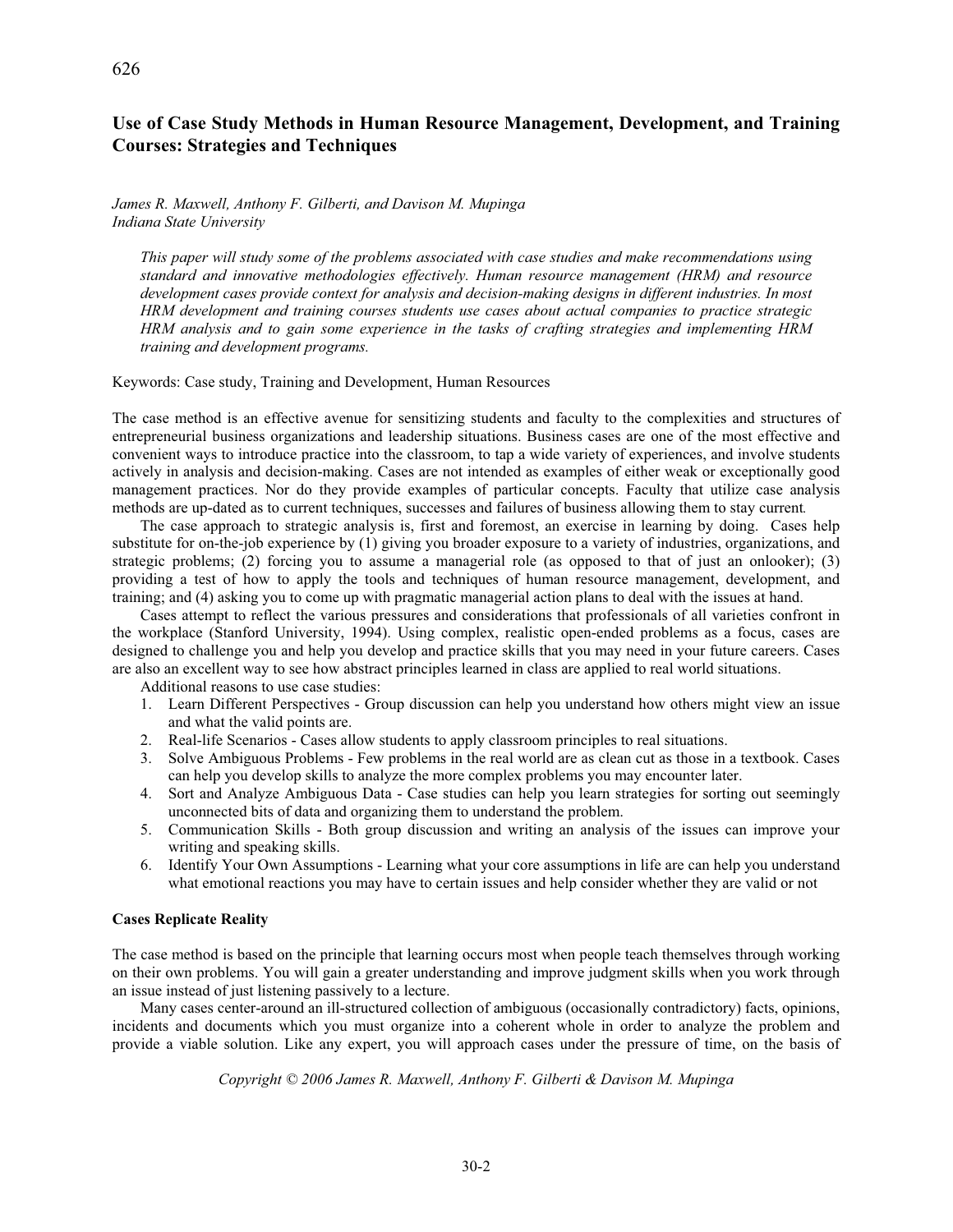limited facts and when facing the unknown. You may also be working on a case with other people whose opinions may differ from your own. You never have all the facts you would like and will have to exercise your best judgment which can be improved by discussion and consultation with others. Experiencing this process can be frustrating and confusing, but it is also practical and realistic.

## **Common Elements**

Cases come in many shapes and sizes from a simple *"What would you do in this situation and so what?"* question to an elaborate role-playing scenario in which students must resolve a complex questions based on real-world data and documents. How simple or elaborate a case is depends on what you want your students to be able to do in the course.

## **Benefits of Case Studies**

Many courses use case studies in their curriculum to teach content, involve students with real life data or provide opportunities for students to put themselves in the decision maker's shoes. Some of the primary benefits include:

- 1. Real World Context Not only do students see how the course material applies to the world outside the classroom, but they get to see how data is often ambiguous or not clearly defined in many situations.
- 2. Explore Multiple Perspectives Cases in which a decision is required can be used to expose students to viewpoints from multiple sources and see why people may want different outcomes. Students can also see how a decision will impact different participants, both positively and negatively.
- 3. Requires Critical Thinking and Analysis Cases usually require students to analyze data in order to reach a conclusion. Since many assignments are open-ended, students can practice choosing appropriate analytic techniques as well.
- 4. Students Synthesize Content Many cases require students to pull in different analytic techniques and information from different areas of the course in order to provide an effective solution to the problem. In addition, a case assignment can require an initial statement of the facts and techniques used to reach the conclusion.

## **Recommendations for Using Cases**

There are many ways to use cases. Some instructors prefer to generate open class discussion. Others prefer to assign cases to student teams for oral presentations (Stanford University, 1994). Most like to have students write an analysis of the case, often as a final examination. Some other techniques and methods follow. Case studies include a scenario, statement of the issues or problem(s), and a required assignment. There is no one best case study method for all situations. The following are some of the various case study types available for use.

## **Types of Case Analyses**

## *Class Case Discussion*

One approach is for the instructor to lead the discussion with penetrating questions and answers. Many strategic management, entrepreneurship and marketing professors like to begin the analysis with a few key questions and hope to get the students to take over the discussion (Penn State, 2006). Some suggested steps for class case discussion:

- 1. Read the case over carefully before class. Review financial data, adjusting for inflation.
- 2. Define your objectives before entering the class. Identify key points. Organize the class into teams and have them role-play or analyze certain parts of the case and present them to the class.
- 3. Begin with basic information. Have a student identify the facts of the case. Request students to describe the firm.
- 4. Outline on the chalkboard or whiteboard key material or points. Under each key point, identify alternatives with pros and cons for each. Force the class to make a decision. At the end of each class, sum up the discussion and to point out the key learning objectives of the case discussion.
- 5. Do not to carry a case over to the next class meeting. Students will forget and it will eliminate valuable time for your next class gathering.
- 6. Explain what the outcome was to the students at the end of the case.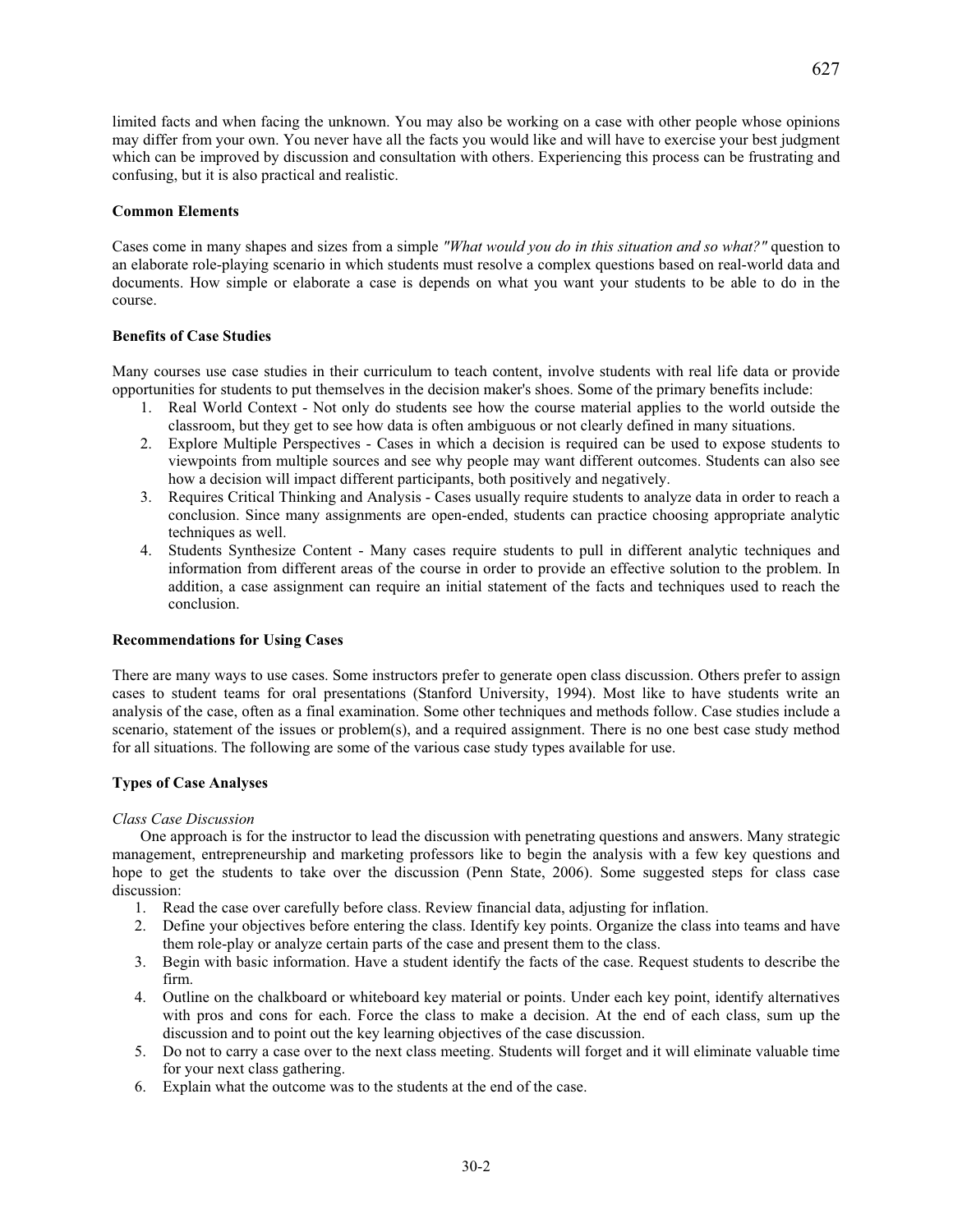## *Student Oral Presentations*

Another approach commonly used with case studies is student oral presentations. Place the students into teams, each composed of three to five people. Each team is assigned a case to present during the semester. This approach may be used during the second half of the semester if the instructor chooses to lead open discussion during the first half. It may also be used during the first half instead of open class case discussion if a simulation or project is planned for the second half of the course.

### *Written Case Analysis*

There are at least three approaches to use with written case analyses. One is the comprehensive student report that covers all the issues in the case. A second approach is the short report prepared in response to a specific question. A third approach is the strategic audit that is only a three- to five- page outline for expediency. *Grading of Written Comprehensive Case Reports* 

The grading of a written and oral comprehensive report is often aided by the use of a case evaluation forms. Items to be addressed in the form or legibility, length of report, organization of report, spelling and use of grammar, effectiveness of writing style, use of references and exhibits, environmental scan assessment, achievement of goals and objectives, strategy formulation, implementation and audit assessment and recommendations. Written assignments can easily be developed using discussion questions and teaching notes for each case. *Role Play* 

A common type of case assignment in which students are assigned roles to play in a scenario. Some scenarios can include developing a business plan or staging a mock trial; other role play scenarios can involve controversial issues. Role-playing is one way students can express different views in a relatively safe classroom climate. *Real-Word Scenario*

Cases are generally based on real world situations, although some facts may be changed to simplify the scenario.

## *Supporting Data and Documents*

Effective cases assignments typically provide real world artifacts for students to analyze. These can be simple data tables, links to real URL's, quoted statements or testimony, supporting documents, images, video, audio, or any appropriate material.

## *Open-Ended Problem*

Most case assignments require students to answer an open-ended question or develop a solution to an openended problem with multiple potential solutions. Requirements can range from a one-paragraph answer to a fully developed group action plan, proposal or decision. Case assignments can be done in teams or independently. Typically, cases are done in teams so that the students can brainstorm solutions and share the work load. Finally, it is possible to incorporate real world data into other assignments which are not necessarily open-ended and still realize the benefits of exposing students to realistic situations.

### *Web Search*

Another type of assignment in which students read and analyze authentic Web sites relating a particular issue or piece of course content and develop a synthesized answer at the end.

## *In-Tray Diagnosis and Diagnosis Problem*

This is also known as a complex case, the objective of this case type is for students to diagnose the underlying problem based on case data. These issues are not easy to distinguish because they are submerged in a mass of data that includes irrelevant material and external issues used as distractions (external and underlying issues are normally interdependent). This can also be an initial step for cases types in which a final decision is required. A variant of this type of diagnosis case is the in-tray diagnosis in which students are presented a number of documents that might be found in their in-trays. Some background information is provided, but learners are given a limited amount of time to determine and record their actions on each of the documents provided. This type of case study closely approximates real life job functions, and can be adapted to a number of professions. The in-tray case study is very useful for improving analytical skills, promoting creative thinking, and practicing decision-making.

## *Jigsaw*

Students are assigned a subsection of a larger topic or case, either in teams or individually, and then are responsible for researching it and teaching or giving their research results to the rest of the team or class. *Live*

The material for a live case study comes from events that are occurring at the current time. Usually only a newspaper article is used to provide students with the case study information. The instructor provides questions for thought in order to help begin the discussion. The answers are truly unknown when this case is presented. Only after a few days can the trainee's conclusions be compared with the actual decisions made. This is usually found in a follow-up newspaper article, or industry publication. Because the information for a live case study is based on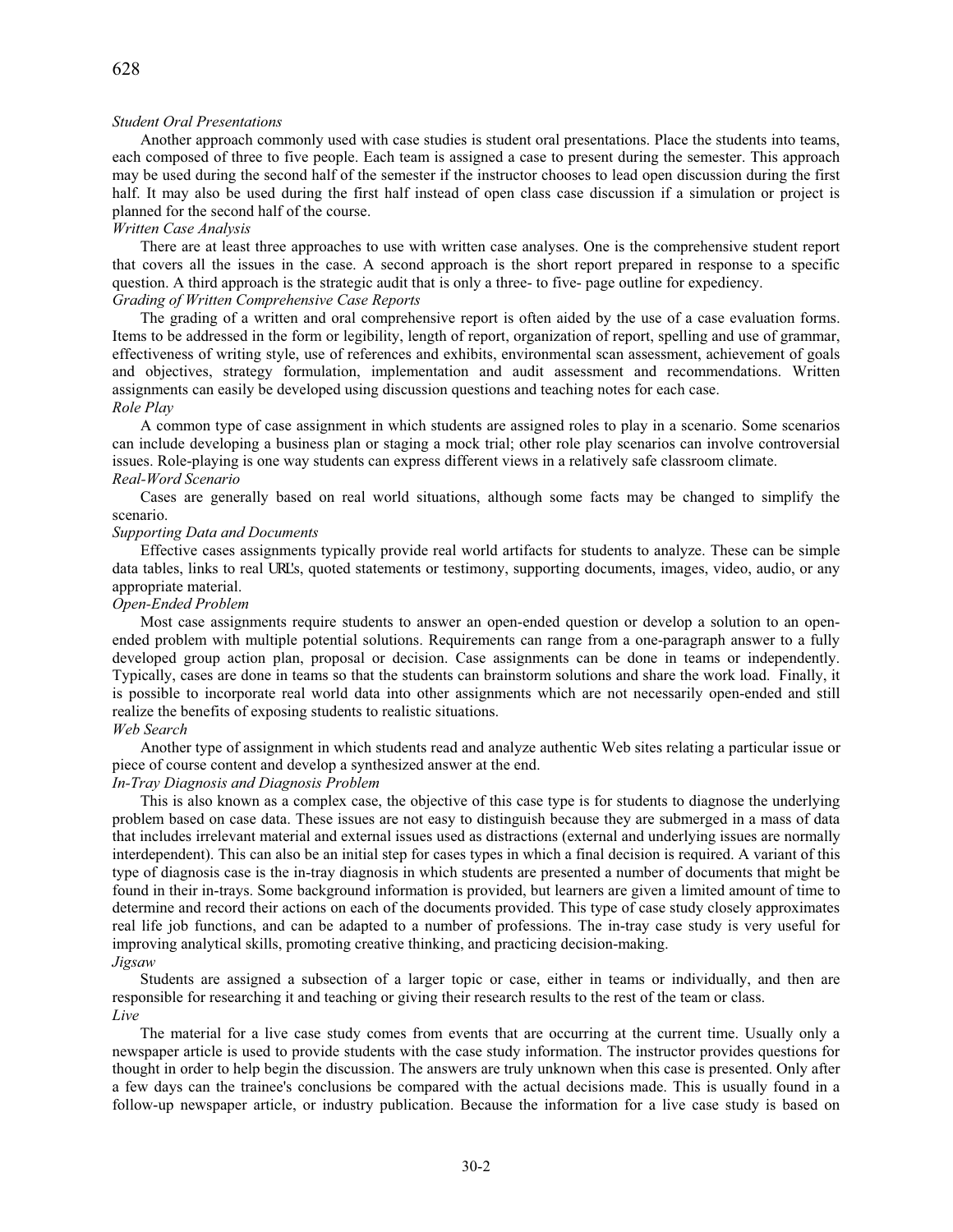current events, it's difficult to plan and write the case study ahead of time, although lesser-known stories can be archived for future use in other types of case studies. When using a live case study, give the students up-to-date factual information from the beginning. A good summary exercise is to compare and evaluate a variety of solutions for the problem analyzed (i.e., comparing hypothetical solutions from the study group that contradict with the actual solutions that have been applied).

## *Pause the Action*

This is similar to the live case study in that an ongoing scenario (e.g., a role-playing scenario) is paused in midaction and the class is given an opportunity to predict the outcome or suggest solutions. This is also known as a "sequential" case.

## *Create a Case*

Here, learners develop and present a case study to the group. The students can readily identify with this type of case since it is being conveyed, normally, by one of their peers. The advantages of this approach include greater learner involvement and interest, complex and challenging cases (Nickols, 2000). In addition, there is an increased responsibility for students to research and contribute materials for the learning experience and depend less on the instructor who ordinarily presents it all. This type of case study can be used as a final class exercise by using the information presented during the entire course.

### **Developing a Case Study**

The following section highlights some of the methods for developing each element to providing a successful case study analysis based on the above types of cases (Penn State, 2006). The discussion includes tips for effectively structuring and writing out a case assignment. It is important to make sure the background and assignments are clearly spelled out.

*Scenario* 

In many cases, a scenario can be relatively easy to find from news items. Even more helpful, there may be Listservs or Web sites that specialize in monitoring news events in specific disciplines. What is important is that the scenario present a real-world, complex, open-ended problem with multiple solutions. Many experts also recommend "high emotional impact," but that can range from the highly controversial story to the interesting field assignment. *Defining the Problem* 

There are several possible approaches to writing a case (Herreid, 1999; Davis & Wilcock, 2004). Develop a case based on a news item, research data, or a real-time data set. What can be tricky is making sure the issue is fully developed and that it matches your course objectives (Herreid, 1998).

## *Other Role-Play Elements*

For role-playing cases, it may be necessary to define fictional characters, organizations, locales and other elements. If students are asked to all play one specific character (e.g., a judge, scientist, doctor), it is usually recommended that students be able to feel empathy for that character (Ortmeyer, 1994; Herreid, 1999). *Timeline* 

If your case is taken from a scenario where events take place, or could take place, over a long period of time, a timeline is recommended, to help students gain a realistic view of the time frames involved. If events occur simultaneously, this should be noted as well (Kardos & Smith, 1979).

## *Define the Assignment Criteria*

In order for a case assignment to be effective, it is important that the assignment be integral to your course objectives.

## *Match Objectives*

A case assignment can be structured in any number of ways depending on what concepts or techniques you want the student to extract from the case.

## *Restricting the Scope*

Make sure your assignment is defined to be doable given the amount of time allotted to the case. A paragraph may be enough for a simple case presented in class; more complex results would be expected from a case assignment lasting several weeks.

## **Style Notes**

#### *Narrative*

Many experts recommend writing the case as a narrative, almost like a short story (Herreid, 1999; Kardos & Smith, 1979) in order to engage student interest. However, there may be instances when a more objective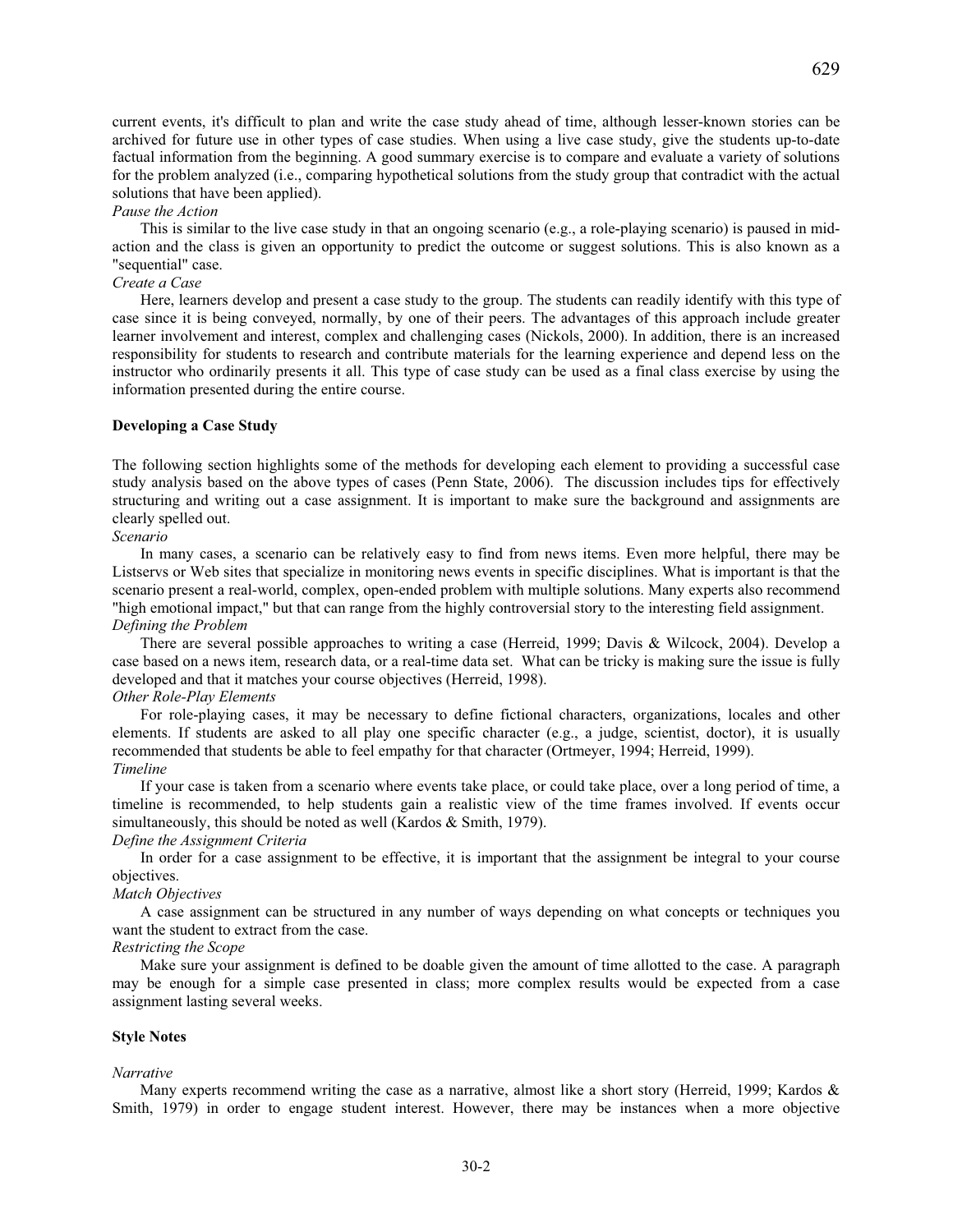presentation is desired such as presenting clinical reports or official documents. In any case, it is important to find an appropriate format which engages student interest, yet presents the content appropriately. Excessive jargon should be avoided unless it is needed for the case structure.

### *Length*

Experts vary on how much detail is necessary, but it is important that enough material be written so that all the important background and data are included, but short enough so that students are not overwhelmed. A good index or detailed outline can help in assignments where large amounts of case background need to be presented. *Sequence of Data & Documents* 

In most cases, supporting data and documents are sequenced according to the narrative of the case. If possible, short passages or tabular data can be embedded within the narrative in the appropriate location. For some case types, however, documents can be organized out of sequence if the goal is for students to learn, organize, and, analyze a random collection of documents.

## **Format**

#### *Categorize Cases by Level of Difficulty*

It is often beneficial to categorize cases by their level of difficulty. Cases to use early are generally easier to analyze and tend to generate a good level of student interest and enthusiasm. Quantitative analysis is minimal. Cases to use at mid-point are a little more complicated and involve more quantitative analysis. Cases to use late are generally complicated and difficult to analyze. They generally require a lot of quantitative analysis.

There is no "correct" answer to any case. There may be several "good" answers and many poor ones. The purpose of strategic management, marketing and entrepreneurship course discussions should be to help the student to understand the nature of "better" answers, what to look for, how to analyze alternatives, and how to see through the complexities of arriving at and implementing solutions in real organizations. The total number of variables in a real strategy situation is typically beyond the capacities of any one person or group to control them all. Hence, the students should be warned that they should not rely on what a company actually did to be a thorough guide to action. The company may be succeeded or failed – not because of its specific decisions – but because they are in the right place at the right time currently or vis-à-vis. We all know that in a dynamic environment that their continued success will probably be challenged.

## **Additional Guidelines for Preparing Case Analyses**

We never have all the information to make decisions because of unavailability, cost, or time constraints. So, be practical and make assumptions based on the information available. There is no one best solution to a case study. The justification for the students' recommended strategies are what are important, not the actual solution or decision that they came up with. No organization can possibly pursue all the strategies that could potentially benefit the firm. One must be realistic. Estimate how much capital will be required to implement what you recommend.

Never make generalizations about cases. Be specific by telling what, why, when, how, where, and who. Encourage students to be open-minded and be creative and original. Do not necessarily recommend the course of action that the firm plans to take or actually undertook, even if those actions resulted in improved revenues and earnings. Some additional recommendations in structuring your course:

- Categorize your cases by strategic decision-making process.
- x Establish strategy formulation in the beginning of the course, implementation, evaluation, and control toward the end of the course.

There are other types of case studies, but the majority of different case study methods are variations to the above methods.

#### **Difficulties for Students Using Case Analysis**

Students may be uncomfortable with open-ended assignments. Many students view education as a collection of well-defined facts that reach a common understanding and assignments as always having a single solution. Students often lack experience with an open-ended problem-solving format in the classroom.

If the case assignment is too complex, the material may frustrate students and shut down the very critical thinking skills the assignment may be trying to foster. If the case assignment is a team assignment, students may